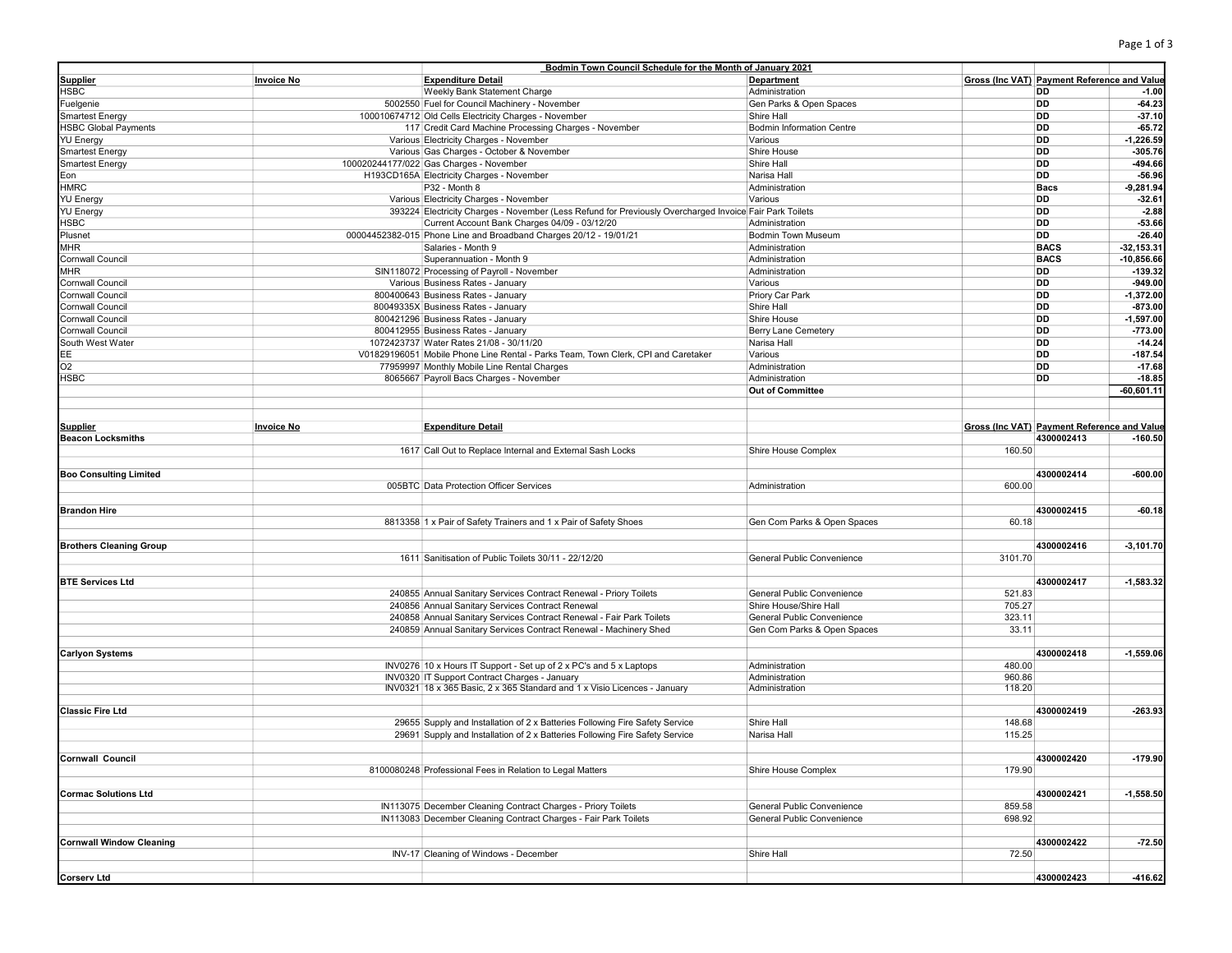|                                           | IG001772 Fuel for Council Vehicles and Machinery 26/10 - 21/11/20            | Gen Com Parks & Open Spaces | 333.70     |             |
|-------------------------------------------|------------------------------------------------------------------------------|-----------------------------|------------|-------------|
|                                           | IG001849 Fuel for Council Vehicles and Machinery 23/11 - 27/12/20            | Gen Com Parks & Open Spaces | 82.92      |             |
|                                           |                                                                              |                             |            |             |
| <b>Davey Electrical Services Ltd</b>      |                                                                              |                             | 4300002424 | $-40.80$    |
|                                           | INV3166 Call Out to Investigate Fault and Provide Quote for Repairs          | Shire Hall                  | 40.80      |             |
|                                           |                                                                              |                             |            |             |
| <b>Dell EMC</b>                           |                                                                              |                             | 4300002425 | $-4,049.65$ |
|                                           | 7402665849 2 x Vostra Desktop 3681PC's                                       | Administration              | 969.60     |             |
|                                           | 7402666175 5 x Latitude 3310 Laptops, 3 x Keyboards and 1 x Mouse            | Administration              | 3080.05    |             |
|                                           |                                                                              |                             |            |             |
| Duchy Cemetery's Ltd                      |                                                                              |                             | 4300002426 | $-385.00$   |
|                                           | 2163 Preparation of Grave - 21/12/20                                         | Gen Com Parks & Open Spaces | 385.00     |             |
|                                           |                                                                              |                             |            |             |
| <b>Eager Beaver Tree Services</b>         |                                                                              |                             | 4300002427 | $-108.00$   |
|                                           | 1718 Carry Out for Emergency Removal of Damaged Tree Limb                    | Old Cemetery - Cross Lane   | 108.00     |             |
|                                           |                                                                              |                             |            |             |
| E.On - Unmetered supplies                 |                                                                              |                             | 4300002428 | $-181.86$   |
|                                           | H19553E072 Park Light Electricity Charges - December                         | Priory Park/Fair Park       | 94.70      |             |
|                                           | H19554257A Pay & Display Machine Electricity Charges 01/10 - 31/12/20        | Priory Car Park             | 87.16      |             |
|                                           |                                                                              |                             |            |             |
| <b>Ricoh UK Ltd</b>                       |                                                                              |                             | 4300002429 | $-671.49$   |
|                                           |                                                                              |                             |            |             |
|                                           | 101740958 Quarterly Photocopier Usage and Lease Charges                      | Administration              | 448.89     |             |
|                                           | 101740959 Quarterly Photocopier Usage and Lease Charges                      | Bodmin Information Centre   | 124.41     |             |
|                                           | 101751564 Quarterly Photocopier Usage and Lease Charges                      | Bodmin Town Museum          | 98.19      |             |
|                                           |                                                                              |                             |            |             |
| <b>Kernow Training Ltd</b>                |                                                                              |                             | 4300002430 | $-1,045.00$ |
|                                           | KTL003721 4 x Places on Brushcutter and 3 x Places on Pole Pruner Courses    | Gen Com Parks & Open Spaces | 1045.00    |             |
|                                           |                                                                              |                             |            |             |
| <b>Kestrel Guards</b>                     |                                                                              |                             | 4300002431 | $-632.40$   |
|                                           | 307563 Guard Patrols 04 & 05/12/20                                           | Narisa Hall                 | 17.40      |             |
|                                           | 307577 5 x Lock Charges Week Ending 06/12/20                                 | Shire House Complex         | 150.00     |             |
|                                           | 307724 Guard Patrols 11 & 12/12/20                                           | Narisa Hall                 | 17.40      |             |
|                                           | 307885 Guard Patrols 18 & 19/12/20                                           | Narisa Hall                 | 17.40      |             |
|                                           | 307871 5 x Lock Charges Week Ending 20/12/20                                 | Shire House Complex         | 150.00     |             |
|                                           | 308031 Guard Patrols 25 & 26/12/20                                           | Narisa Hall                 | 26.10      |             |
|                                           | 308205 Annual Keyholder Contract Charges                                     | <b>Bodmin Town Museum</b>   | 78.00      |             |
|                                           | 308491 Guard Patrols 01 & 02/01/21                                           | Narisa Hall                 | 26.10      |             |
|                                           | 307994 5 x Lock Charges Week Ending 13/12/20                                 | Shire House Complex         | 150.00     |             |
|                                           |                                                                              |                             |            |             |
| <b>Mole Valley Farmers</b>                |                                                                              |                             | 4300002432 | $-62.99$    |
|                                           | INV200688032 1 x Pair of Wellington Boots                                    | Gen Com Parks & Open Spaces | 62.99      |             |
|                                           |                                                                              |                             |            |             |
| <b>The Museums Association</b>            |                                                                              |                             | 4300002433 | $-82.00$    |
|                                           | 266800 Annual Membership Subscription Renewal                                | <b>Bodmin Town Museum</b>   | 82.00      |             |
|                                           |                                                                              |                             |            |             |
| <b>Nationwide Platforms Ltd</b>           |                                                                              |                             | 4300002434 | $-791.31$   |
|                                           | 1220360038 Hire of 16m Articulating Boom Jib 20 - 28/11/20                   | Christmas Lighting          | 791.31     |             |
|                                           |                                                                              |                             |            |             |
| <b>Reed Specialist Recruitment Ltd</b>    |                                                                              |                             | 4300002435 | $-1,106.79$ |
|                                           | 236490438 Hire of Agency Project Assistant Week Ending 04/12/20              | Gen Com Parks & Open Spaces | 368.93     |             |
|                                           | 236531358 Hire of Agency Project Assistant Week Ending 11/12/20              | Gen Com Parks & Open Spaces | 368.93     |             |
|                                           | 236567503 Hire of Agency Project Assistant Week Ending 18/12/20              | Gen Com Parks & Open Spaces | 368.93     |             |
|                                           |                                                                              |                             |            |             |
| <b>Rokk Media Ltd</b>                     |                                                                              |                             | 4300002436 | $-48.00$    |
|                                           | INV10756 2 Year Renewal of Bodminlive Domain Name                            | Administration              | 48.00      |             |
|                                           |                                                                              |                             |            |             |
| G4S Cash Solutions (UK) Limited           |                                                                              |                             | 4300002437 | $-506.30$   |
|                                           | 2494414 Cash Collection and Processing for Pay & Display Machines - February | Priory Car Park             | 506.30     |             |
|                                           |                                                                              |                             |            |             |
| <b>SUEZ Recycling and Recovery UK Ltd</b> |                                                                              |                             | 4300002438 | $-108.68$   |
|                                           | 32169762 Trade and Recycling Waste Collections - December                    | Shire House Complex         | 108.68     |             |
|                                           |                                                                              |                             |            |             |
| <b>Stephens Scown Solicitors</b>          |                                                                              |                             | 4300002439 | $-4,276.20$ |
|                                           | 144368 Professional Fees in Respect to Legal Matter                          | Shire House Complex         | 600.00     |             |
|                                           | 144534 Professional Fees in Respect to Legal Matter                          | <b>Hillside Park</b>        | 3676.20    |             |
|                                           |                                                                              |                             |            |             |
| <b>Steve Andrews Tyres Ltd</b>            |                                                                              |                             | 4300002440 | $-172.80$   |
|                                           | BO0000092678 Supply and Fitting of 2 x Tyres - Peugeot Boxer Van             | Gen Com Parks & Open Spaces | 172.80     |             |
|                                           |                                                                              |                             |            |             |
|                                           |                                                                              |                             |            |             |